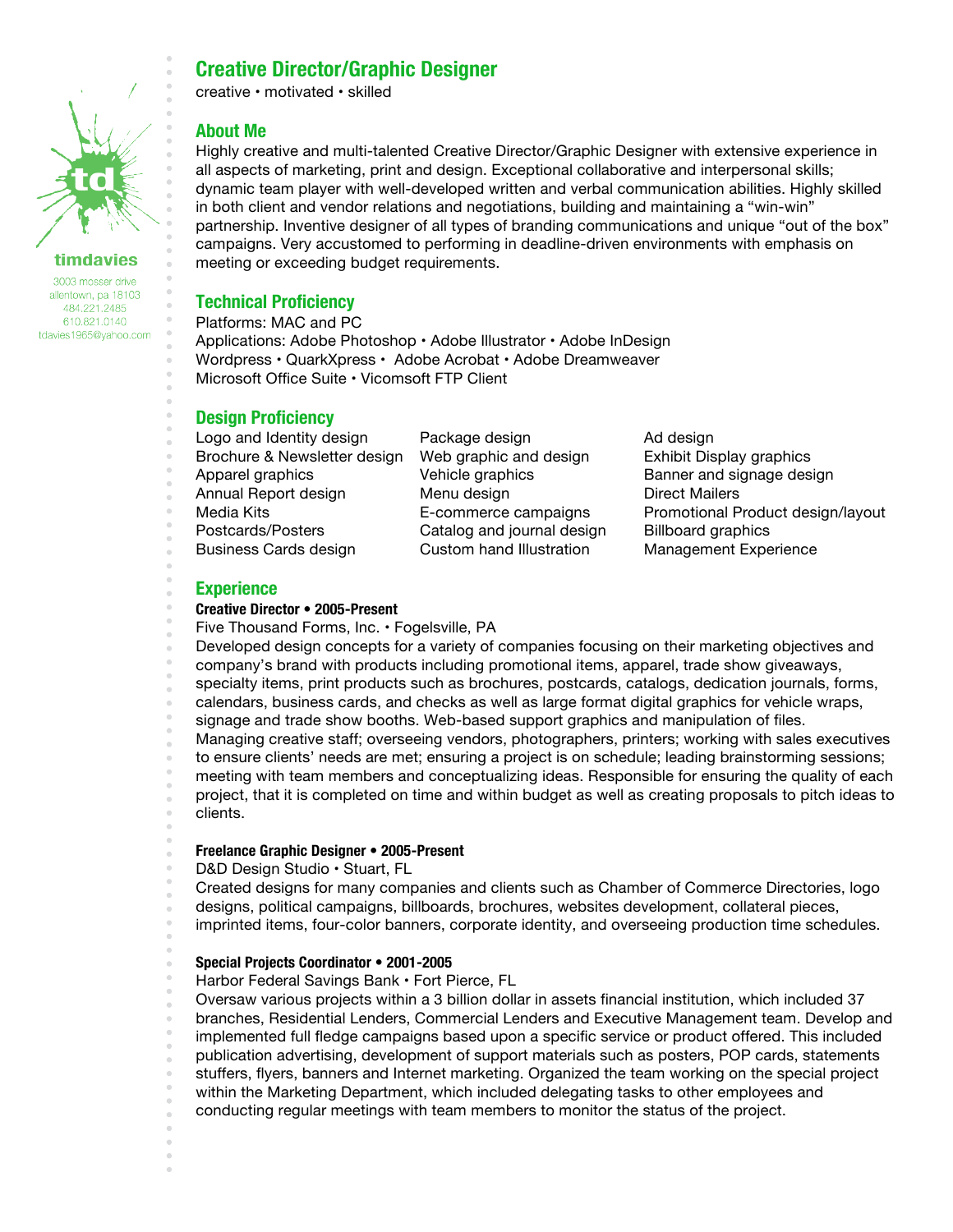

## timdavies

3003 mosser drive allentown, pa 18103 484.221.2485 610.821.0140 tdavies1965@yahoo.com

## **Marketing Services Coordinator • 1997-2001**

The Stuart News • Stuart, FL

Handled marketing advertising for 5 newspapers, helping to brand and continue to keep the brand of the papers on a high professional level. This included working with the Editorial Department, Advertising Department, Upper Management and Sales staff. Developed advertising, campaigns, and contests, as well as developed all promotional items using the newspapers logo or affiliated logos. Assisted in the development of community presence including but not limited to set up and tear down at all events, development of all signage, promotional products, and advertising for the event. Worked closely with the Internet/Web Department to formulate ideas to boost the marketing in-house projects. Large amount of design, coordination with printers, both web and silkscreen as well as internal departments. Highly deadline oriented work.

#### **Graphic Artist • 1995-1997**

Ampersand Graphics • Stuart, FL

Worked in a high-end silkscreen and vinyl graphics department providing unique graphic designs for t-shirts and other apparel items that keep up with consumer trends as well as vinyl graphic design. Work included design of clients' ideas from concept to finished product in both the silk-screening of apparel, stickers and signage as well as the ability to design and apply complex vinyl graphics.

#### **Education**

#### **Leadership Academy**

Course was ongoing and is developed to help select personnel become a higher skilled management professional.

#### **Photoshop World**

Orlando, FL

3-day seminar on all aspects of Photoshop by some of the best leaders/gurus in the industry.

#### **Antonelli Institute of Art & Photography • 1983-1985**

York, PA

Associates Degree in Commercial Art

#### **Shikellamy High School • 1979-1983**

Sunbury, PA

Diploma/General education

#### **Awards**

Winner of the TCBA Gold Medallion Award

Winner of 4 Silver and 1 Bronze ADDY awards

Winner of a Florida Public Relations Judges Image Award